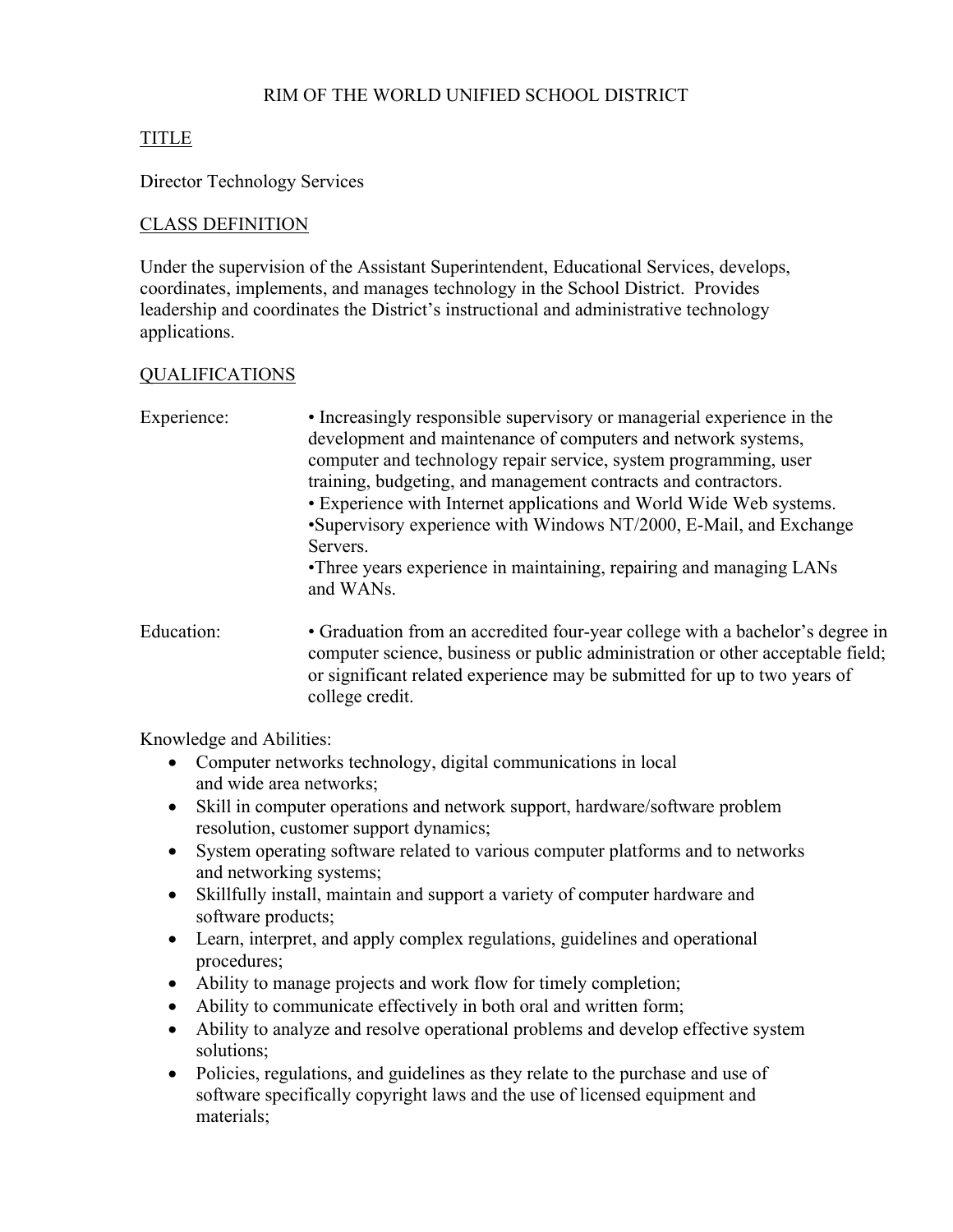DirTechSrvcs

- Travel to various locations;
- Knowledge of e-mail packages, NT 4.0, Windows 95, 98 and 2000 and MAC OS compatibility;
- Knowledge of Microsoft Office Suite and a variety of other word processing, graphics and spreadsheet programs;
- Knowledge of, or experience with, system integration and shared resource concepts;
- Establish and maintain an effective working relationship with those contacted in the course of work;
- Ability to communicate clearly in oral and written forms.

Required Licenses and Certificates:

- A valid California Driver's License
- Insurability by the District's liability insurance carrier
- •DMV Driving Record Print-out
- Computer Repair Certification
- Certification as Network Specialist or Engineer

### SUPERVISION FROM

Assistant Superintendent Educational Services

#### SUPERVISION OVER

Support staff as designated by Supervisor

### TERMS OF EMPLOYMENT

| Work Year:          | 225 Days                                                               |
|---------------------|------------------------------------------------------------------------|
| Length of Work Day: | Eight hours exclusive of a lunch period, as assigned by<br>Supervisor. |
| Salary:             | Appropriate placement on Classified Management Salary<br>Schedule      |

### EXAMPLES OF DUTIES

- 1. Plans, organizes and directs the District's technology including the network and cabling, computers and servers, software and work stations for administrative, business and instructional purposes.
- 2. Initiate, conceptualize, formulate, analyze and prepare new programs and systems.
- 3. Direct the development and installation of effective techniques for improving data processing systems.
- 4. Oversee and direct the operations, services and activities of the Technology Department.
- 5. Develops new network expansions; researches, plans, reviews, recommends, and implements expansions for all Local and Wide Area Networks.
- 6. Investigates and coordinates system enhancements.